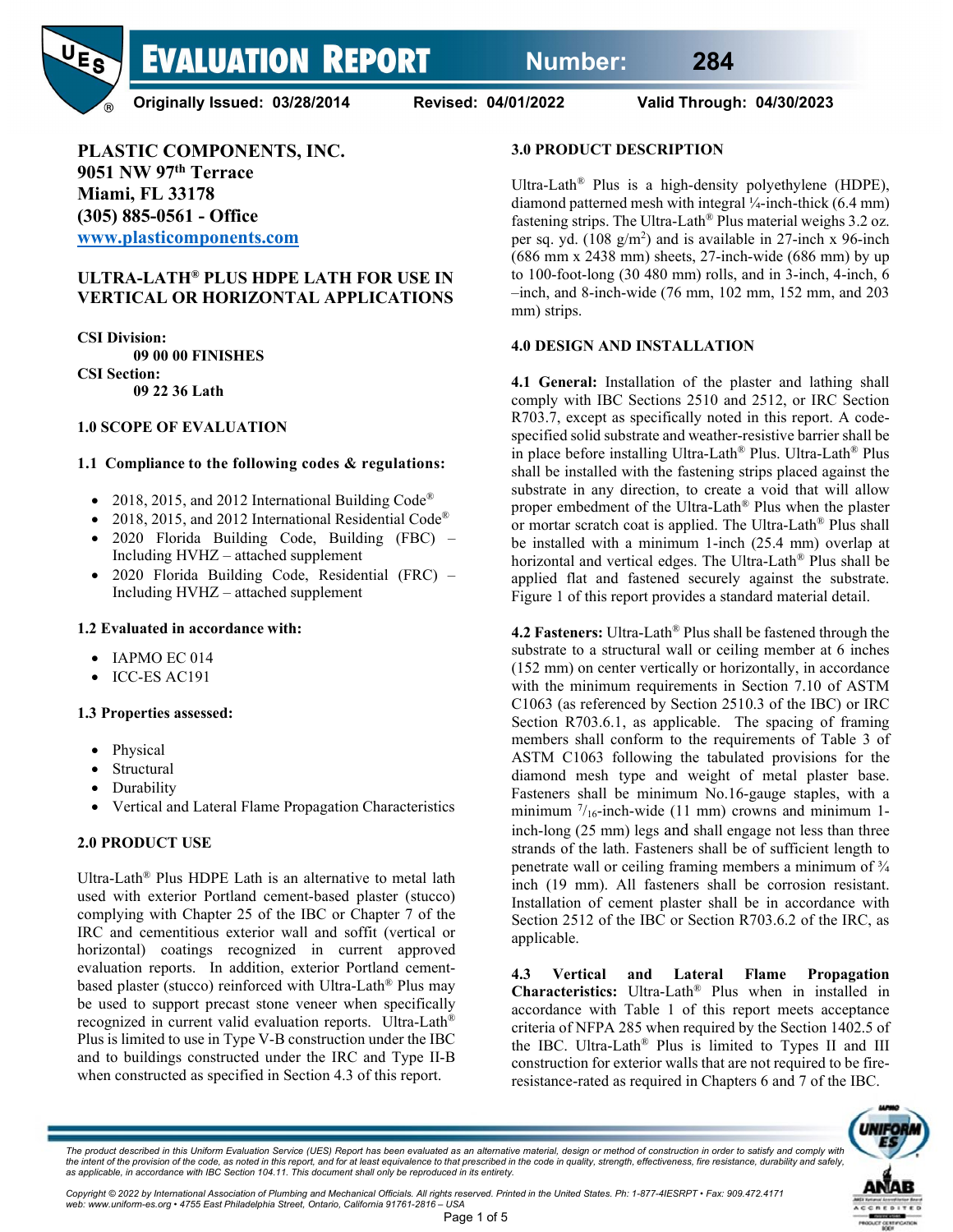

## **5.0 LIMITATIONS**

The Ultra-Lath® Plus HDPE Lath described in this report complies with or is a suitable alternative to what is specified in the codes listed in Section 1.1 of this report, subject to the following conditions:

**5.1** Ultra-Lath® Plus shall be installed with the fastening strip against the substrate.

**5.2** Ultra-Lath® Plus is limited to Type V-B construction that is not required to be fire-resistance-rated under the IBC and to buildings constructed under the IRC, except as indicated in Section 4.3 of this report.

**5.3** An engineered design of the wall construction shall be performed in accordance with IRC Sections R301.1.3 when the weight exceeds the applicable limits of IRC Section R301.2.2.2.1.

**5.4** Use of Ultra-Lath® Plus to provide in-plane racking shear resistance and wall bracing is beyond the scope of this report.

**5.5** Ultra-Lath® Plus shall be stored in a dry location.

**5.6** Ultra-Lath® Plus is manufactured in Miami, Florida.

#### **6.0 SUBSTANTIATING DATA**

**6.1** Data in accordance with the IAPMO Uniform ES Evaluation Criteria for High Density Polyethylene HDP) Lath Used in Cementitious Exterior Wall Coatings or Exterior Cement Plaster (Stucco) (EC-014), revised January 2020.

**6.2** Data in accordance with ICC-ES Acceptance Criteria for Metal Plaster Bases (Lath), AC191, Approved March 2016, editorially revised August 2019, pertaining to Horizontal and Vertical applications.

**6.3** Reports of Fire Propagation Characteristics testing in accordance with NFPA 285.

**6.4** Test reports are from laboratories in compliance with ISO/IEC 17025.

#### **7.0 IDENTIFICATION**

The product is identified with a label identifying the IAPMO-UES report number (ER-284), the IAPMO Uniform Evaluation Service mark of conformity, the company name (Plastic Components, Inc.), and roll or sheet dimensions. Either Mark of Conformity may be used as shown below:



#### **IAPMO UES ER-284**

#### **8.0 STATEMENT OF RECOGNITION**

This evaluation report describes the results of research completed by IAPMO Uniform Evaluation Service on Ultra-Lath® Plus HDPE Lath to assess conformance to the codes shown in Section 1.0 of this report and serves as documentation of the product certification. Products are manufactured at locations noted in Section 5.6 of this report under a quality control program with periodic inspection under the supervision of IAPMO UES.

**For additional information about this evaluation report please visit [www.uniform-es.org](http://www.uniform-es.org/) or email a[t info@uniform-es.org](mailto:info@uniform-es.org)**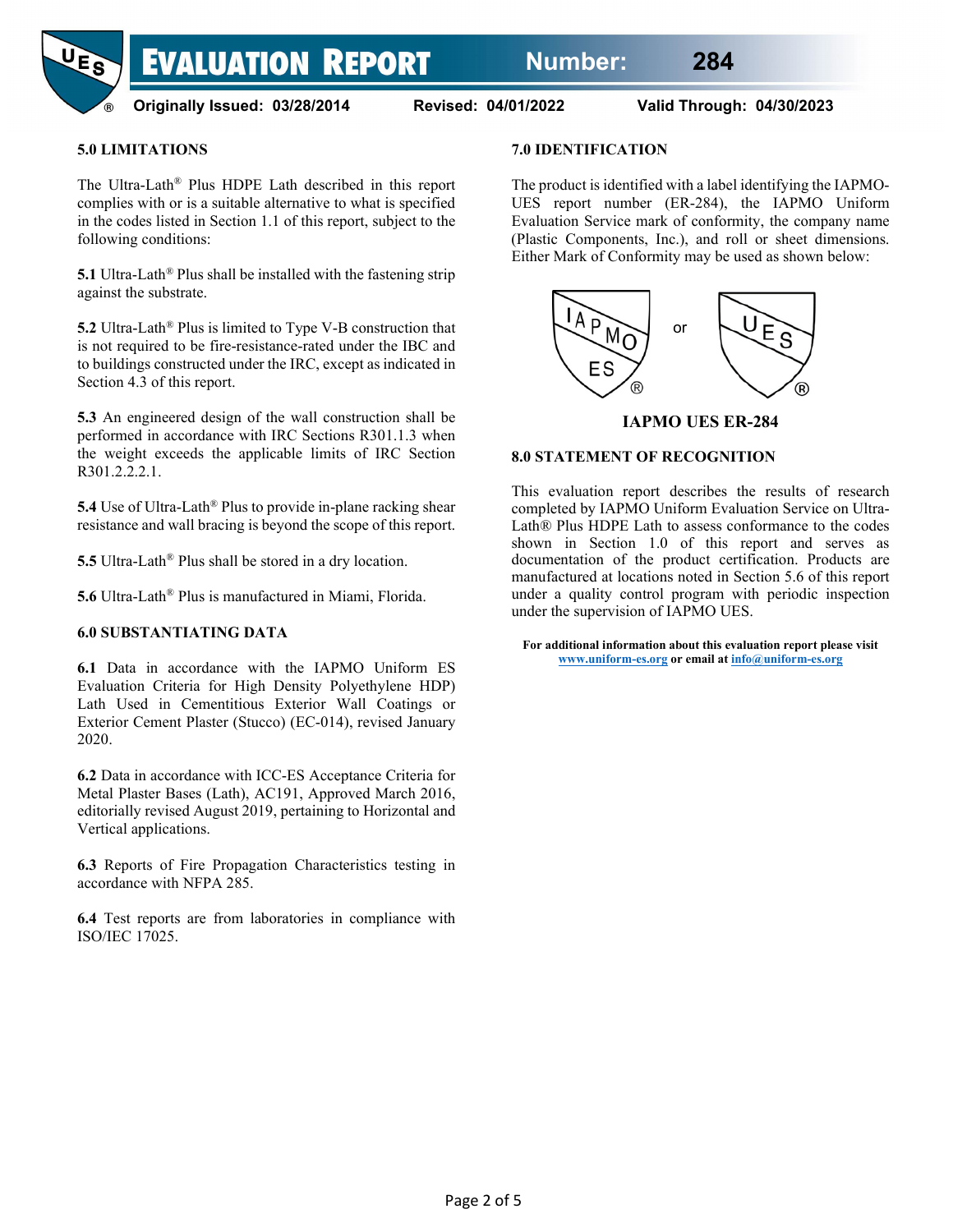

**FIGURE 1 – Ultra-Lath® Plus**

| <b>Wall Component</b>         | <b>Material Description</b>                                                                                                                                      |  |  |
|-------------------------------|------------------------------------------------------------------------------------------------------------------------------------------------------------------|--|--|
| <b>Base Wall System</b>       | 1 layer of 5/8-inch-thick Type X gypsum wallboard installed on the interior side of 3                                                                            |  |  |
|                               | 5/8-inch-deep, No. 18-gauge galvanized steel studs spaced at 16 inches on center.                                                                                |  |  |
| <b>Cavity Insulation</b>      | None                                                                                                                                                             |  |  |
| <b>Exterior Sheathing</b>     | 1/ <sub>2</sub> -inch-thick National Gypsum Gold Bond® eXP® sheathing installed horizontally                                                                     |  |  |
|                               | perpendicular to the studs.                                                                                                                                      |  |  |
| <b>Exterior Insulation</b>    | None                                                                                                                                                             |  |  |
| <b>Exterior Wall Covering</b> | Dupont™ Tyvek <sup>®</sup> CommercialWrap <sup>®</sup> applied over the exterior sheathing with a                                                                |  |  |
|                               | minimum 3-inch overlap for each row. Plastic Components Old Style Casing Bead<br>pieces fastened to the assembly perimeter and around window opening perimeters. |  |  |
|                               | Plastic Components "V" control joint trim pieces fastened to the sheathing as required                                                                           |  |  |
|                               | by the manufacturer's installation instructions. Ultra-Lath® Plus lath installed over the                                                                        |  |  |
|                               | water-resistive barrier and three coats of stucco a total thickness of 7/8 inch.                                                                                 |  |  |
|                               | Window opening framed with No. 18-gauge galvanized steel track centered on the                                                                                   |  |  |
| <b>Window/Door Perimeters</b> | vertical centerline of the opening. No.18-gauge galvanized steel flashing over the                                                                               |  |  |
|                               | cladding fastened to the full opening perimeter.                                                                                                                 |  |  |

|  |  |  | Table 1 – NFPA 285 Complying Exterior Wall Assembly with Ultra-Lath® Plus |
|--|--|--|---------------------------------------------------------------------------|
|--|--|--|---------------------------------------------------------------------------|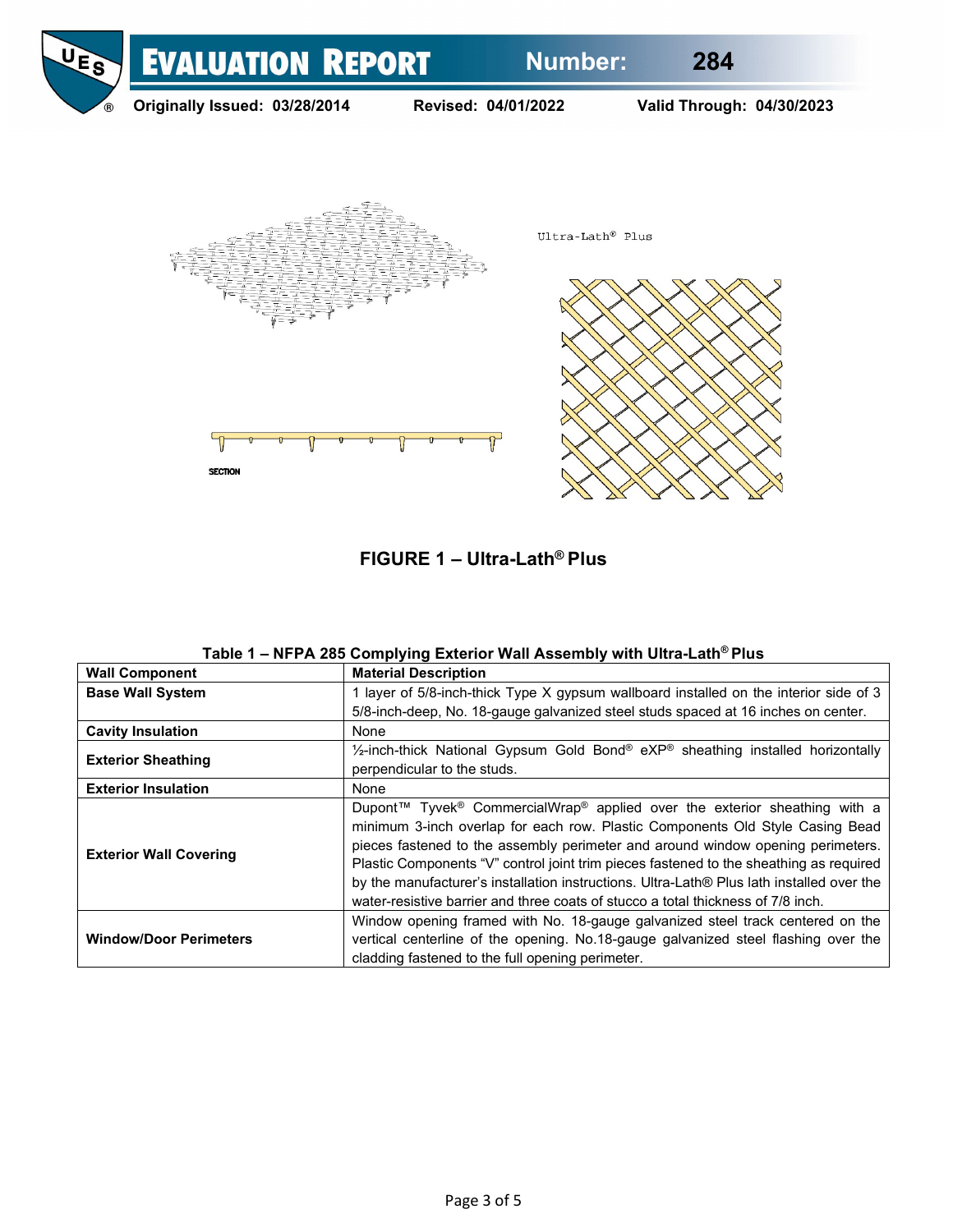

**Originally Issued: 03/28/2014 Revised: 04/01/2022 Valid Through: 04/30/2023**

# **FLORIDA SUPPLEMENT**

**PLASTIC COMPONENTS, INC. 9051 NW 97th Terrace Miami, Florida 33178 (305) 885-0561 - Office [www.plasticomponents.com](http://www.plasticomponents.com/)**

# **ULTRA-LATH® HDPE LATH**

**CSI Division: 09 00 00 FINISHES CSI Section: 09 22 36 Lath**

#### **1.0 SCOPE OF EVALUATION**

#### **1.1 Compliance to the following codes & regulations:**

- 2020 Florida Building Code, Building (FBC Building) – Including HVHZ
- 2020 Florida Building Code, Residential (FBC Residential) – Including HVHZ

#### **2.0 LIMITATIONS**

The Ultra-Lath® Plus HDPE Lath described in IAPMO UES ER-284 complies with or is a suitable alternative to what is specified in the codes listed in Section 1.1 of this SUPPLEMENT, subject to the following conditions:

**2.1** The design and installation of the Ultra-Lath HDPE Lath shall be in accordance with the 2020 Florida Building Code -- Building and the 2020 Florida Building Code – Residential, as applicable, and as noted in ER-284.

**2.2** Load combinations shall be in accordance with Sections 1605.2 or 1605.3 of the FBC, Building as applicable.

**2.3** Design wind loads shall be in accordance with Section 1609 of the FBC, Building or Section R301.2.1.1 of the FBC, Residential, as applicable.

**2.4** In order to provide for inspection for termite infestation, clearance between exterior wall coverings and final earth grade on the exterior of a building shall be in accordance with Section 1403.8 of the FBC, Building or Section R318.7 of the FBC, Residential, as applicable.

**2.5** Use of the Ultra-Lath® HDPE Lath for compliance with the high-velocity hurricane zone provisions of the FBC, Building has been evaluated for use with the assembly shown in Section 3.1 of this evaluation report supplement. Design wind loads shall be in accordance with Section 1620 of the Florida Building Code – Building.

**2.6** For products falling under Section (5)(d) of Florida Rule 61G20-3.008, verification that the report holder's quality assurance program is audited by a quality assurance entity approved by the Florida Building Commission (or the building official when the report holder does not possess an approval by the Commission), to provide oversight and determine that the products are being manufactured as described in this evaluation report to establish continual product performance.

#### **3.0 PRODUCT USE**

**3.1 General:** Ultra Lath HDPE Lath has been evaluated for use in the HVHZ when used as part of the wall assembly described in this section. The assembly has been tested to the requirements of TAS 201, TAS 202, and TAS 203 using the ASTM E330 test procedure. The assembly met the requirements for large missile impact traveling at 50 feet per second as well as static and cyclical, positive, and negative wind pressures of 90 psf. The assembly is allowable for use in heights up to 30 feet in Risk Categories I, II, and III.

**3.1.1 Framing:** The wall framing shall be a minimum 2-by lumber spaced at 16 inches (406 mm) on center, maximum The framing members shall be sized prescriptively or designed to withstand the maximum positive and negative design wind loads for the building at a maximum L/360 deflection. Studs shall be covered with gypsum wallboard, or otherwise braced on the inside to prevent buckling.

**3.1.2 Sheathing:** 5/8-inch (16 mm) exterior grade Exposure 1 plywood shall be installed over and fastened to the framing using 1¾-inch-long (44 mm) roofing nails or equivalent, spaced at maximum nominally 15 inches (381 mm) on center or in accordance with the code, whichever is the most restrictive.

**3.1.3 Water-resistive Barrier:** A code compliant installation of a Grade D water-resistive barrier shall be installed over the sheathing.

**3.1.4 Lath: Plastic Components** Ultra-Lath Plus plastic lath, as shown in ER-284, shall be installed over the waterresistive barrier. All joints in the lath shall be overlapped 3 inches.

**3.1.5 Lath Fasteners:** The fasteners used to fasten the lath to the substrate shall be 11-guage,  $1\frac{3}{4}$ -inch-long (44 mm) galvanized roofing nails or equivalent, with 7/16-inchdiameter (11 mm) heads, minimum. The fasteners shall be spaced at 4 inches (102 mm) on center, maximum through the sheathing.

**3.1.6 Stucco:** Three-coat stucco cement meeting ASTM C91 and ASTM C1328 shall be mixed and applied to the assembly in accordance with ASTM C926. Sufficient moisture and time shall be provided to permit adequate hydration for the climate and job conditions, for the stucco to develop rigidity and resist cracking in accordance with the code, ASTM C926, and the requirements of the Jurisdictional Authority.